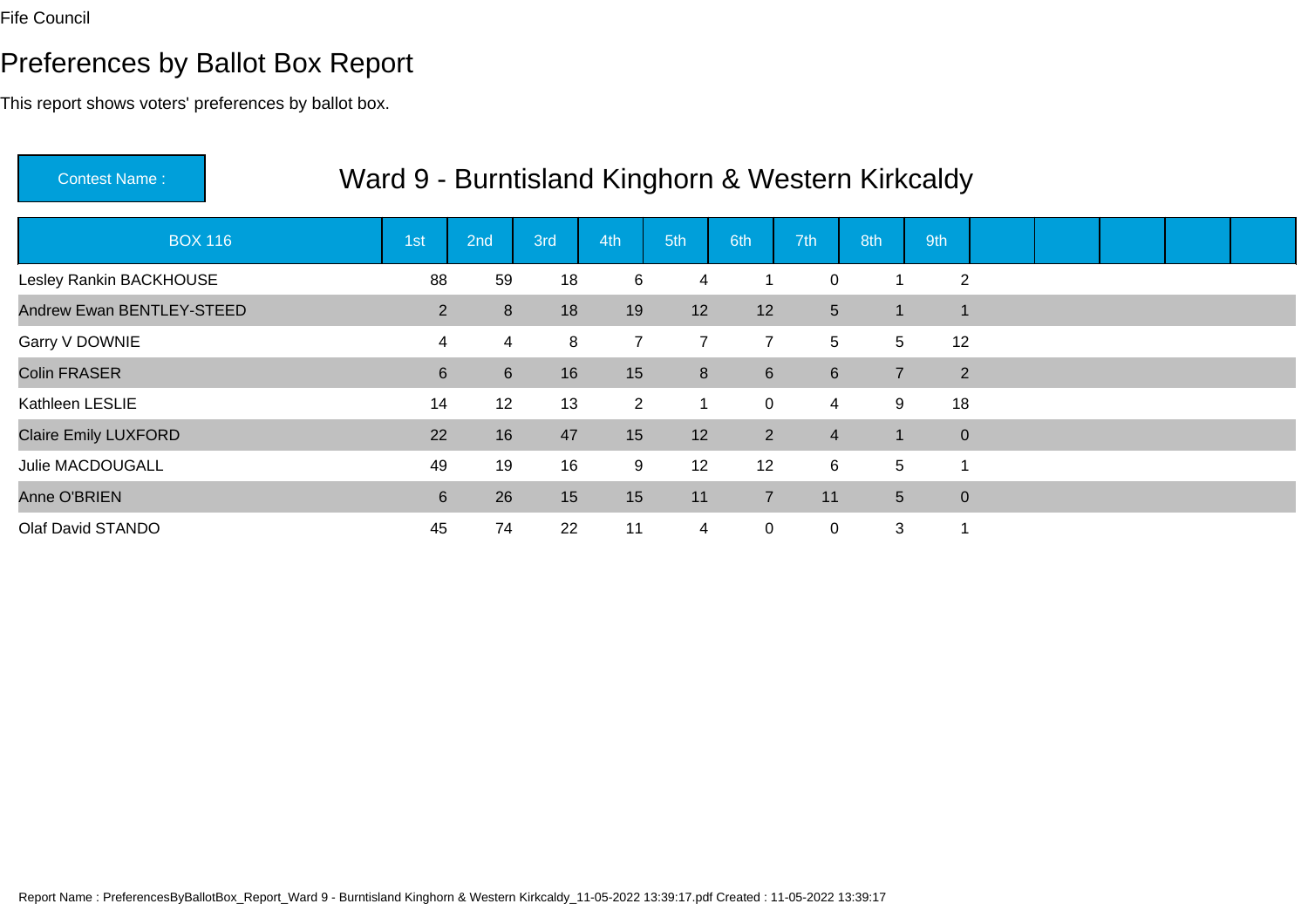# Preferences by Ballot Box Report

| <b>Contest Name:</b>        | Ward 9 - Burntisland Kinghorn & Western Kirkcaldy |                |                 |     |                |                |                |                |                |                          |  |  |  |
|-----------------------------|---------------------------------------------------|----------------|-----------------|-----|----------------|----------------|----------------|----------------|----------------|--------------------------|--|--|--|
| <b>BOX 117</b>              | 1st                                               |                | 2 <sub>nd</sub> | 3rd | 4th            | 5th            | 6th            | 7th            | 8th            | 9th                      |  |  |  |
| Lesley Rankin BACKHOUSE     |                                                   | 86             | 78              | 17  | 5              | $\overline{2}$ | $\mathbf 0$    | 0              | $\Omega$       | 3                        |  |  |  |
| Andrew Ewan BENTLEY-STEED   |                                                   | $\overline{0}$ | $\overline{7}$  | 12  | 19             | 16             | 3              | $\overline{7}$ | $\overline{0}$ | $\overline{1}$           |  |  |  |
| Garry V DOWNIE              |                                                   | $\mathbf 0$    | $\overline{2}$  | 6   | $\overline{7}$ | $\overline{7}$ | $\overline{7}$ | $\overline{7}$ | 11             | $\overline{7}$           |  |  |  |
| <b>Colin FRASER</b>         |                                                   | 3              | $6^{\circ}$     | 17  | 12             | 16             | $6\phantom{1}$ | $\overline{0}$ | 5 <sup>5</sup> | $\overline{1}$           |  |  |  |
| Kathleen LESLIE             |                                                   | 34             | 23              | 13  | $\overline{2}$ | 1              | $\overline{4}$ | $\overline{2}$ | $\overline{7}$ | 22                       |  |  |  |
| <b>Claire Emily LUXFORD</b> |                                                   | 14             | 29              | 58  | 20             | $9\,$          | $\overline{7}$ | 5 <sup>5</sup> | $\overline{0}$ | $\overline{\phantom{a}}$ |  |  |  |
| Julie MACDOUGALL            |                                                   | 102            | 30              | 25  | 17             | 9              | 9              | 5              | 9              | 1                        |  |  |  |
| Anne O'BRIEN                |                                                   | 9              | 43              | 23  | 13             | 9              | 10             | 16             | $6^{\circ}$    | $\pmb{0}$                |  |  |  |
| Olaf David STANDO           |                                                   | 65             | 63              | 31  | 6              | 4              | $\mathbf 0$    |                | 3              | $\overline{2}$           |  |  |  |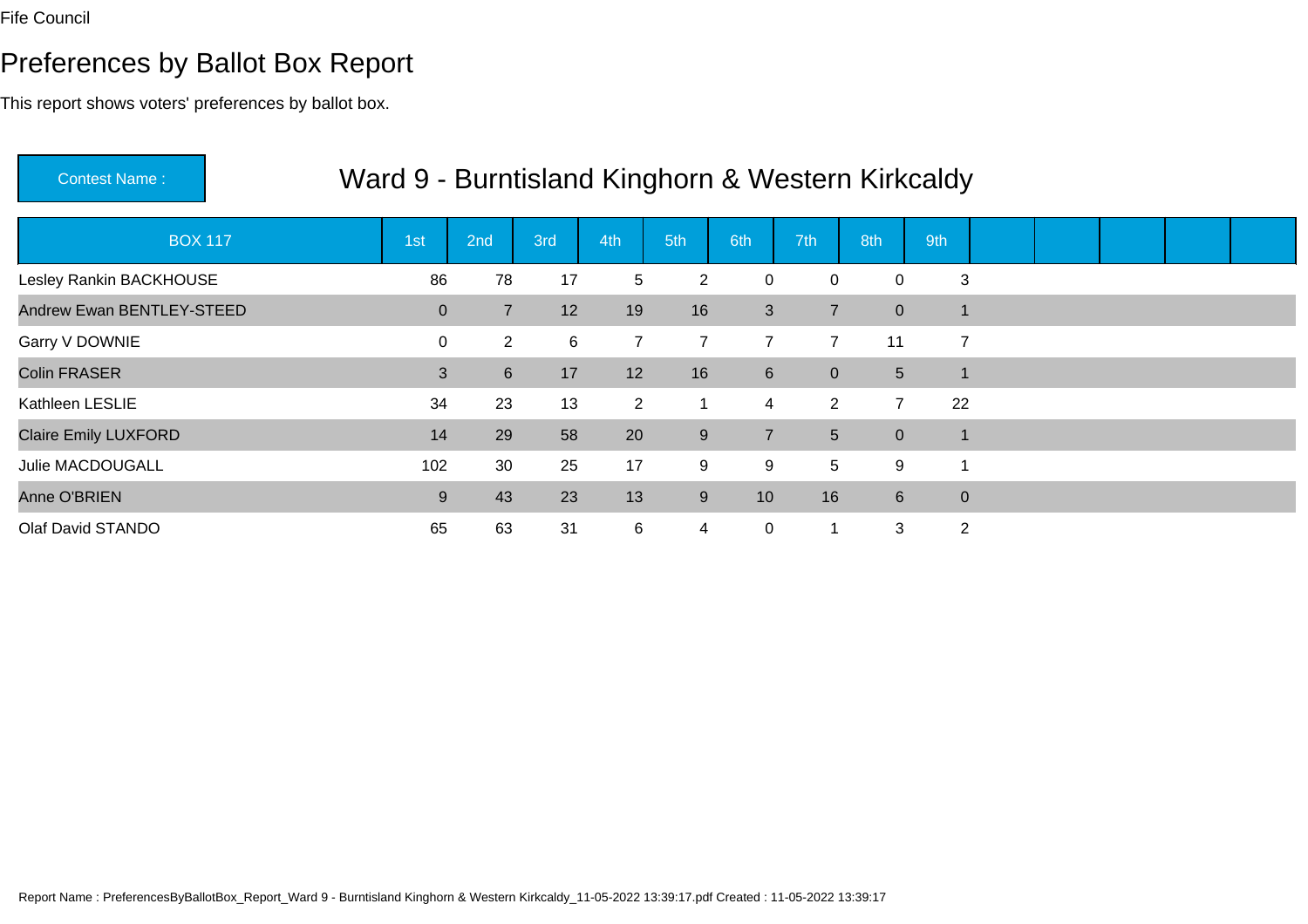# Preferences by Ballot Box Report

| <b>Contest Name:</b>        | Ward 9 - Burntisland Kinghorn & Western Kirkcaldy |                 |                 |                |                 |                 |                |                |                |  |  |  |
|-----------------------------|---------------------------------------------------|-----------------|-----------------|----------------|-----------------|-----------------|----------------|----------------|----------------|--|--|--|
| <b>BOX 118</b>              | 1st                                               | 2 <sub>nd</sub> | 3rd             | 4th            | 5th             | 6th             | 7th            | 8th            | 9th            |  |  |  |
| Lesley Rankin BACKHOUSE     | 65                                                | 58              | 22              | 9              | $\mathbf 0$     | $\overline{2}$  |                | $\overline{2}$ | $\overline{2}$ |  |  |  |
| Andrew Ewan BENTLEY-STEED   | $\overline{0}$                                    | $\overline{2}$  | $\overline{7}$  | 15             | 14              | 8               | 6              | 3              | $\mathbf 0$    |  |  |  |
| Garry V DOWNIE              | $\overline{2}$                                    | 8               | 8               | 8              | $\mathbf{1}$    | 8               |                | 5              | 9              |  |  |  |
| <b>Colin FRASER</b>         | $\overline{4}$                                    | $\overline{4}$  | 6 <sup>1</sup>  | 10             | 12              | $\overline{7}$  | 10             | ฯ∖             | $\mathbf 0$    |  |  |  |
| Kathleen LESLIE             | 46                                                | 9               | 10 <sup>°</sup> | $\overline{2}$ | 1               | 3               |                | 8              | 11             |  |  |  |
| <b>Claire Emily LUXFORD</b> | 18                                                | 23              | 67              | 16             | $5\overline{)}$ | 3               |                | $\overline{0}$ |                |  |  |  |
| Julie MACDOUGALL            | 81                                                | 30              | 24              | 27             | $\overline{7}$  | 5               | 5              | 3              | $\mathbf 0$    |  |  |  |
| Anne O'BRIEN                | 9                                                 | 39              | 26              | $5\phantom{.}$ | 18              | $5\phantom{.0}$ | $\overline{7}$ | 5 <sup>5</sup> |                |  |  |  |
| Olaf David STANDO           | 61                                                | 68              | 14              | 4              | 3               | $\mathbf 0$     | 0              | $\overline{2}$ | 2              |  |  |  |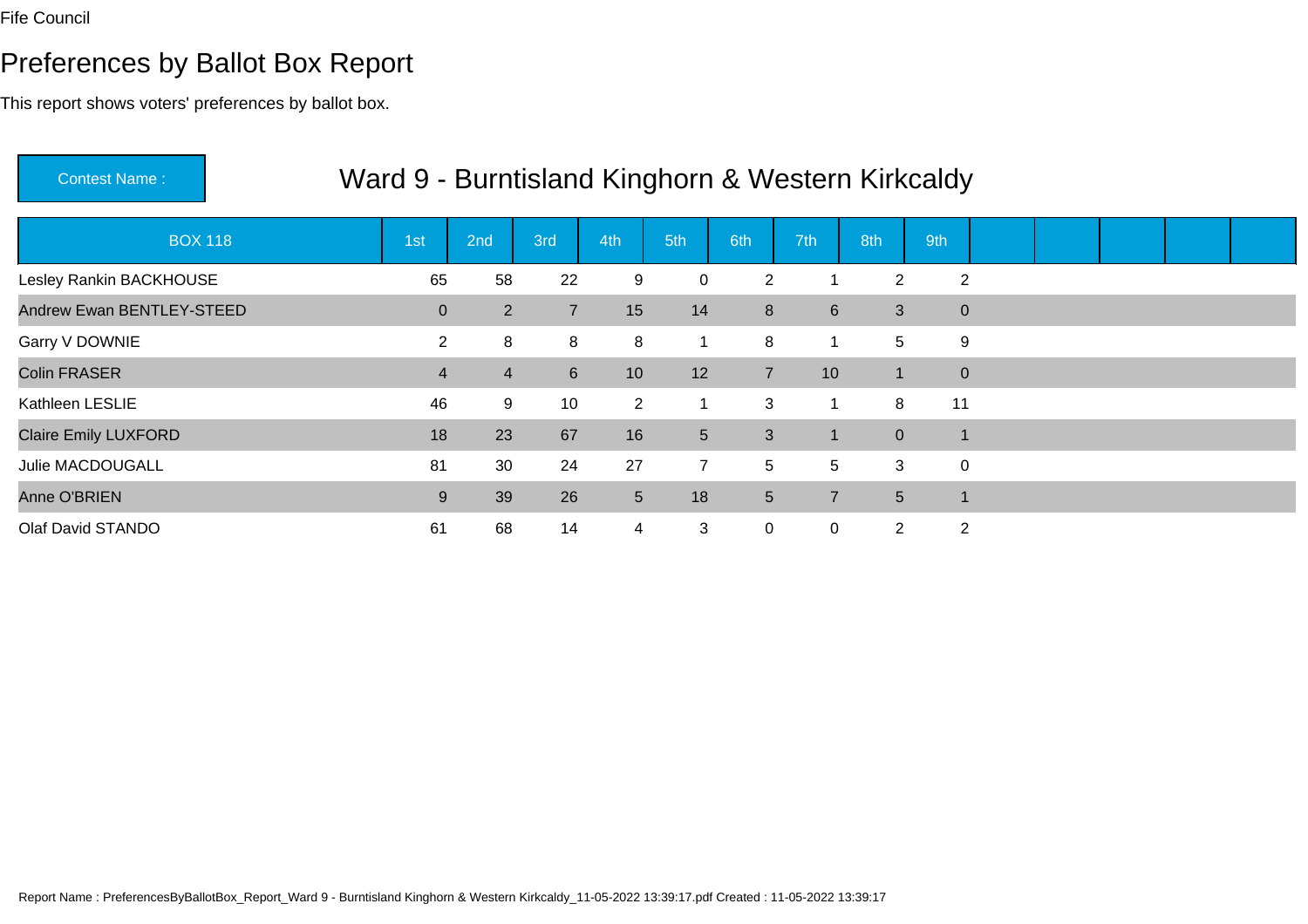# Preferences by Ballot Box Report

| <b>Contest Name:</b>        | Ward 9 - Burntisland Kinghorn & Western Kirkcaldy |                 |                 |                 |                |                |                |                      |              |  |  |  |
|-----------------------------|---------------------------------------------------|-----------------|-----------------|-----------------|----------------|----------------|----------------|----------------------|--------------|--|--|--|
| <b>BOX 119</b>              | 1st                                               | 2 <sub>nd</sub> | 3rd             | 4th             | 5th            | 6th            | 7th            | 8th                  | 9th          |  |  |  |
| Lesley Rankin BACKHOUSE     | 76                                                | 78              | 22              | 12              | $\overline{2}$ | 2              |                | $\overline{2}$       |              |  |  |  |
| Andrew Ewan BENTLEY-STEED   |                                                   | $6^{\circ}$     | 10 <sup>°</sup> | 11              | 12             | $2^{\circ}$    | 4              |                      | $\mathbf{0}$ |  |  |  |
| Garry V DOWNIE              |                                                   | $\overline{2}$  | 8               | 5               | 3              | 4              | 4              | 6                    | 6            |  |  |  |
| <b>Colin FRASER</b>         | 10                                                | 3 <sup>1</sup>  | 12              | 8               | 3              | 3              | 3              | 3                    | $\mathbf{1}$ |  |  |  |
| Kathleen LESLIE             | 51                                                | 33              | 13              | $5\phantom{.0}$ | $\overline{2}$ | $\overline{4}$ | 1              | 5                    | 10           |  |  |  |
| <b>Claire Emily LUXFORD</b> | 38                                                | 29              | 57              | 27              | $\overline{7}$ | $2^{\circ}$    | $\overline{0}$ | $\overline{0}$       | $\mathbf{0}$ |  |  |  |
| Julie MACDOUGALL            | 112                                               | 49              | 29              | 10              | 8              | 5              | 6              | $\mathbf{2}^{\circ}$ |              |  |  |  |
| Anne O'BRIEN                | 5                                                 | 44              | 48              | 21              | 13             | 5 <sup>5</sup> | 5              | $\overline{2}$       | $\mathbf 1$  |  |  |  |
| Olaf David STANDO           | 53                                                | 69              | 32              | 12              | 5              | 3              | $\mathbf 1$    | 1                    |              |  |  |  |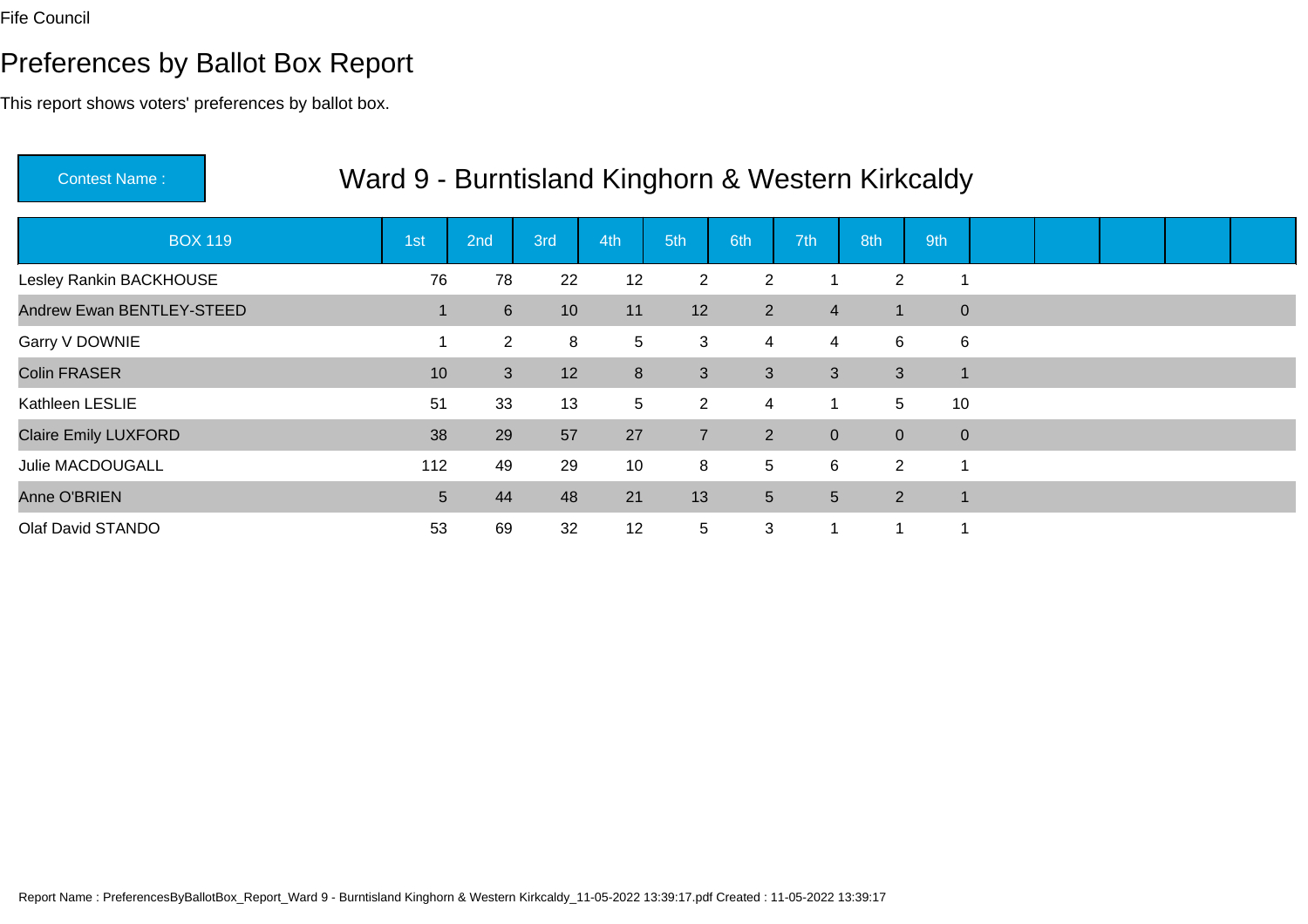# Preferences by Ballot Box Report

| <b>Contest Name:</b>        | Ward 9 - Burntisland Kinghorn & Western Kirkcaldy |                |             |                |                  |                 |                |                |                |  |  |  |
|-----------------------------|---------------------------------------------------|----------------|-------------|----------------|------------------|-----------------|----------------|----------------|----------------|--|--|--|
| <b>BOX 120</b>              | 1 <sub>st</sub>                                   | 2nd            | 3rd         | 4th            | 5th              | 6th             | 7th            | 8th            | 9th            |  |  |  |
| Lesley Rankin BACKHOUSE     | 76                                                | 75             | 9           | $\overline{7}$ | $\overline{2}$   | $\mathbf 0$     | 0              | $\Omega$       | 3              |  |  |  |
| Andrew Ewan BENTLEY-STEED   |                                                   | $\overline{4}$ | 12          | 14             | 10               | $6\phantom{1}$  | 6              | $\overline{4}$ | 1              |  |  |  |
| Garry V DOWNIE              | $\overline{2}$                                    | 3              | 5           | 6              | $\overline{4}$   | 3               | $\overline{7}$ | 9              | 5              |  |  |  |
| Colin FRASER                | 3                                                 | 2 <sup>1</sup> | 13          | 11             | 12               | $6\overline{6}$ | 4              | $\overline{4}$ | $\overline{2}$ |  |  |  |
| Kathleen LESLIE             | 46                                                | 16             | $7^{\circ}$ | 0              | $\overline{2}$   | $\mathbf 1$     | 4              | 6              | 13             |  |  |  |
| <b>Claire Emily LUXFORD</b> | 20                                                | 22             | 56          | 15             | $6 \overline{6}$ | 2               |                |                | $\mathbf 1$    |  |  |  |
| Julie MACDOUGALL            | 65                                                | 43             | 43          | 11             | 3                | 5               | 5              | $\overline{2}$ | -1             |  |  |  |
| Anne O'BRIEN                | $\overline{4}$                                    | 24             | 32          | 8              | 10               | 8               | $\overline{4}$ | $\overline{2}$ | $\overline{2}$ |  |  |  |
| Olaf David STANDO           | 66                                                | 63             | 22          | $\overline{7}$ | 4                | $\overline{2}$  | 0              | 1              | $\mathbf 0$    |  |  |  |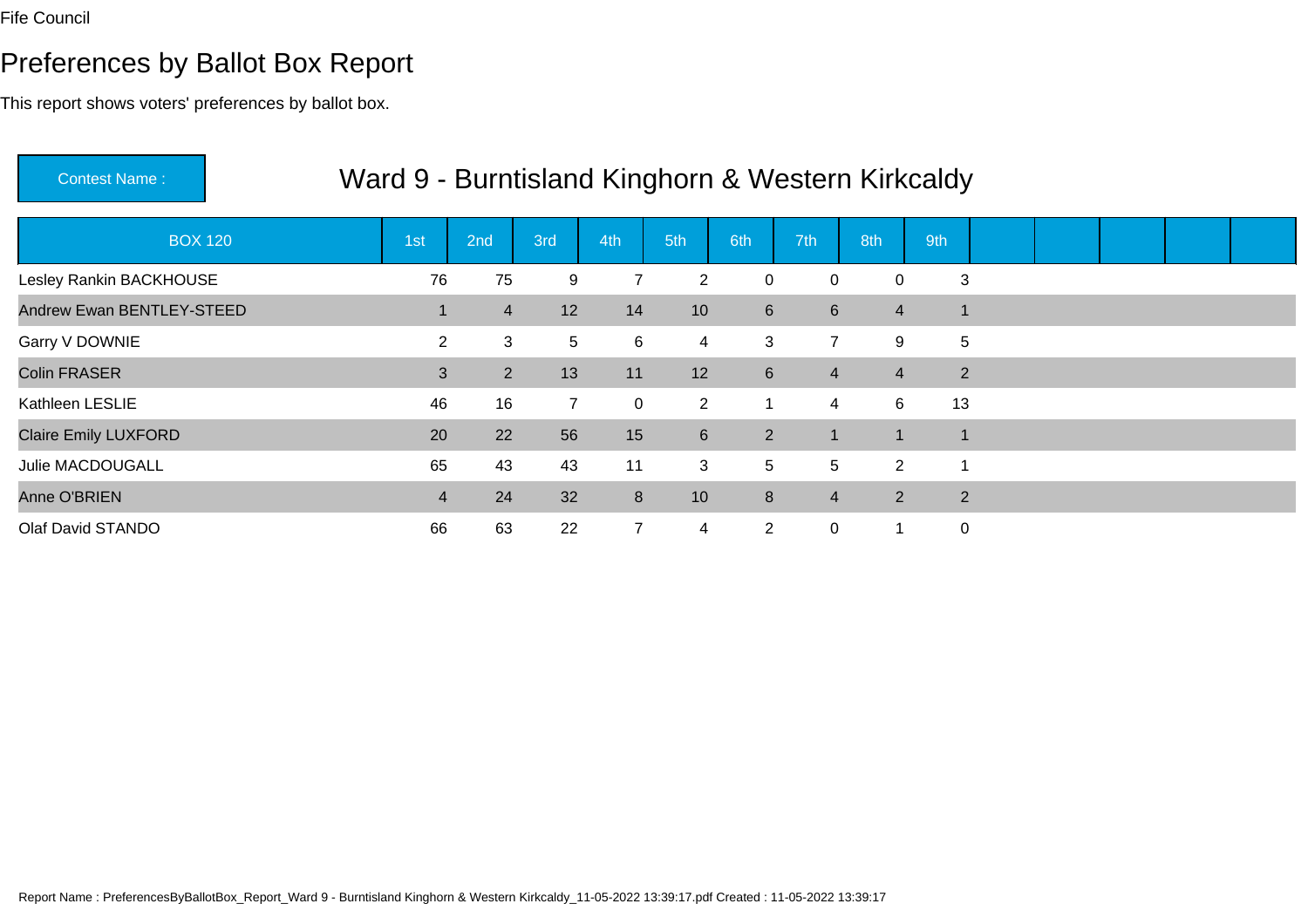# Preferences by Ballot Box Report

| <b>Contest Name:</b>        |                |                 |     |                |                |                 |                | Ward 9 - Burntisland Kinghorn & Western Kirkcaldy |                |  |  |  |
|-----------------------------|----------------|-----------------|-----|----------------|----------------|-----------------|----------------|---------------------------------------------------|----------------|--|--|--|
| <b>BOX 122</b>              | 1st            | 2 <sub>nd</sub> | 3rd | 4th            | 5th            | 6th             | 7th            | 8th                                               | 9th            |  |  |  |
| Lesley Rankin BACKHOUSE     | 119            | 29              | 13  | $\overline{7}$ | 4              | 2               |                |                                                   | $\mathbf 0$    |  |  |  |
| Andrew Ewan BENTLEY-STEED   | 11             | 8               | 14  | 19             | 14             | $\overline{7}$  | 5 <sup>5</sup> | 3                                                 | $\mathbf{0}$   |  |  |  |
| Garry V DOWNIE              | 3              | 8               | 5   | 5              |                | $\overline{7}$  | 3              | $\overline{7}$                                    | 11             |  |  |  |
| <b>Colin FRASER</b>         | $6\phantom{1}$ | 12              | 8   | 12             | 10             | $\overline{7}$  | 6 <sup>1</sup> | $\overline{2}$                                    | $\overline{1}$ |  |  |  |
| Kathleen LESLIE             | 59             | 11              | 12  | $\overline{2}$ | 0              | $\overline{2}$  | $\overline{2}$ | 11                                                | 15             |  |  |  |
| <b>Claire Emily LUXFORD</b> | 24             | 36              | 51  | 10             | $6\phantom{1}$ | $5\phantom{.0}$ | 1              | $2^{\circ}$                                       | $\mathbf{0}$   |  |  |  |
| Julie MACDOUGALL            | 66             | 41              | 26  | 16             | 11             | $\overline{4}$  | 8              | 3                                                 | $\mathbf 0$    |  |  |  |
| Anne O'BRIEN                | 5              | 40              | 31  | 11             | 11             | 13              | 8              | $\overline{4}$                                    | $\mathbf{0}$   |  |  |  |
| Olaf David STANDO           | 6              | 79              | 38  | 20             | 6              | 0               | $\overline{2}$ | 1                                                 | 2              |  |  |  |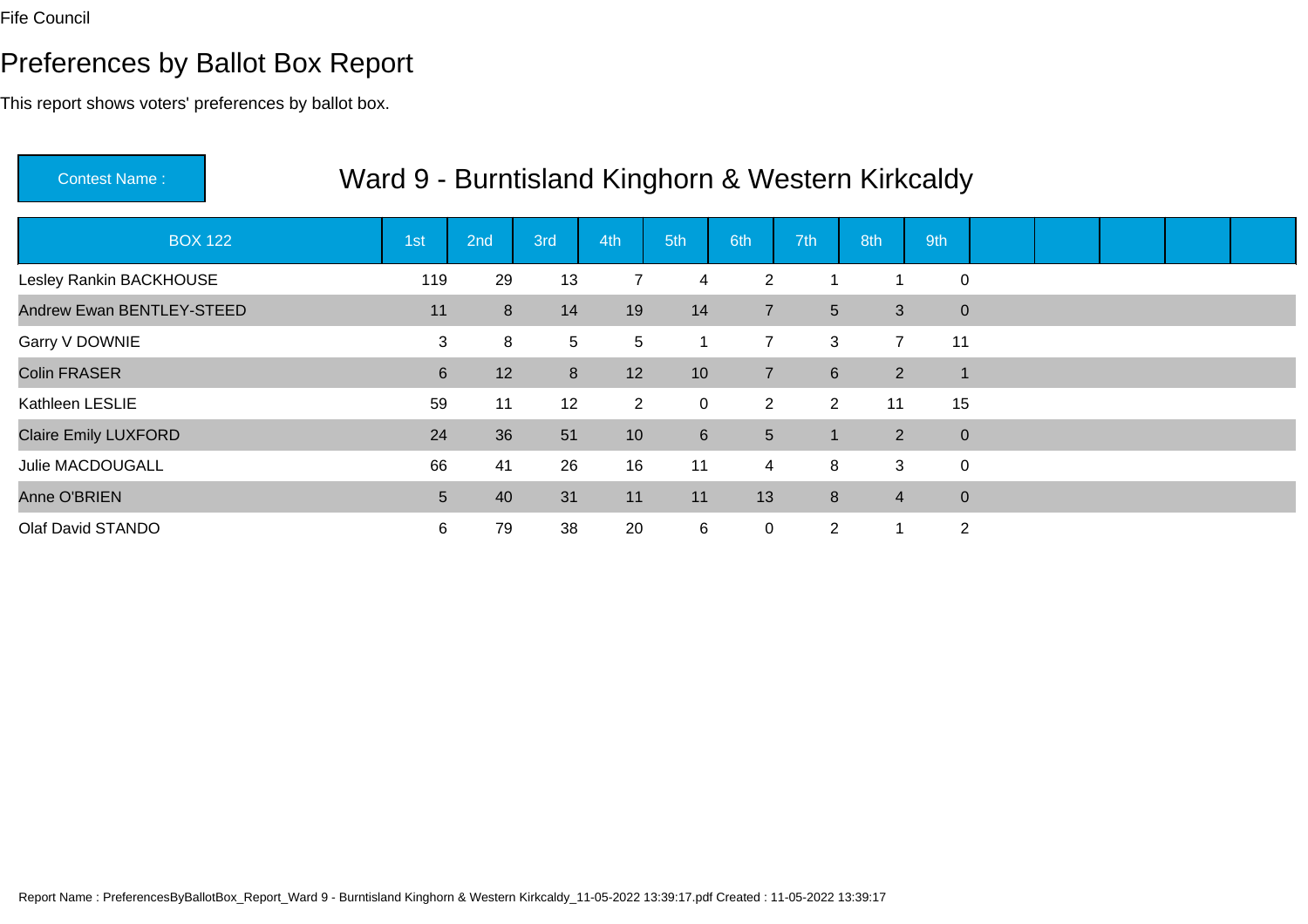# Preferences by Ballot Box Report

| <b>Contest Name:</b>        | Ward 9 - Burntisland Kinghorn & Western Kirkcaldy |                |                 |     |                |                |                |                |                  |  |  |  |
|-----------------------------|---------------------------------------------------|----------------|-----------------|-----|----------------|----------------|----------------|----------------|------------------|--|--|--|
| <b>BOX 123</b>              | 1 <sub>st</sub>                                   | 2nd            | 3rd             | 4th | 5th            | 6th            | 7th            | 8th            | 9th              |  |  |  |
| Lesley Rankin BACKHOUSE     | 114                                               | 29             | 11              | 4   |                | $\mathbf 0$    | $\overline{2}$ | 2              | $\mathbf 0$      |  |  |  |
| Andrew Ewan BENTLEY-STEED   | 4                                                 | 4              | 8               | 10  | 6              | 9              | 3              |                | 1                |  |  |  |
| Garry V DOWNIE              | 0                                                 | $\overline{2}$ | 11              | 3   | 3              | 3              | 4              | 10             | 3                |  |  |  |
| Colin FRASER                | $\overline{2}$                                    | 6              | 8               | 9   | $\mathbf{3}$   | $\overline{4}$ | 5              | $\overline{4}$ | $\overline{1}$   |  |  |  |
| Kathleen LESLIE             | 43                                                | 22             | 12 <sup>2</sup> | 5   | 3              | $\mathbf 1$    |                | $\overline{2}$ | 12               |  |  |  |
| <b>Claire Emily LUXFORD</b> | 24                                                | 30             | 49              | 8   | $\overline{4}$ | $\mathbf{1}$   |                | $\overline{0}$ | $\pmb{0}$        |  |  |  |
| Julie MACDOUGALL            | 83                                                | 26             | 30              | 8   | $\overline{7}$ | 4              | 4              | $\mathbf 0$    | $\mathbf 0$      |  |  |  |
| Anne O'BRIEN                | 5                                                 | 49             | 35              | 9   | 11             | 9              | $\overline{4}$ | $2^{\circ}$    | $\boldsymbol{0}$ |  |  |  |
| Olaf David STANDO           | 12                                                | 69             | 31              | 9   | 3              | $\mathbf 0$    |                | $\overline{2}$ | -1               |  |  |  |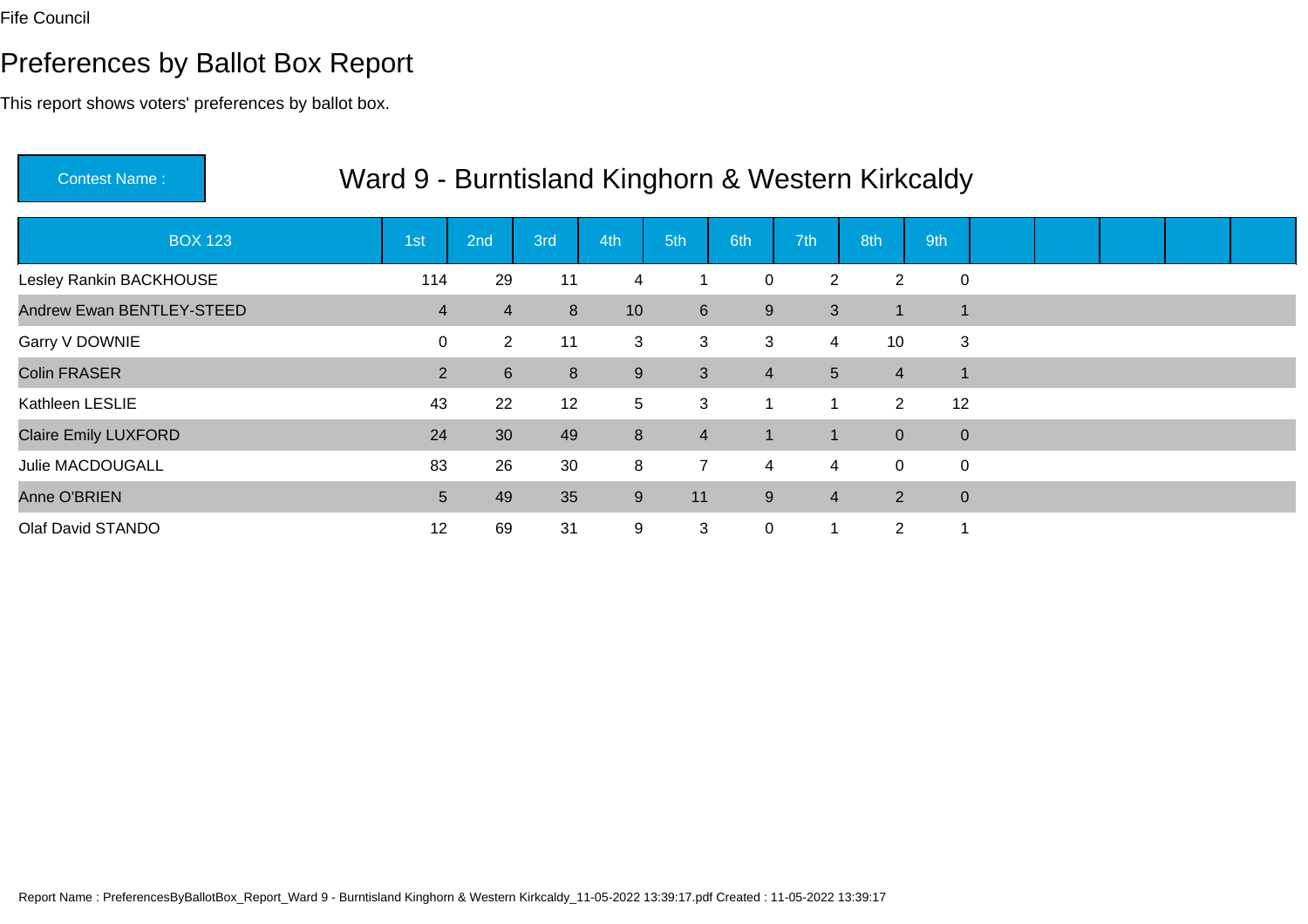# Preferences by Ballot Box Report

| <b>Contest Name:</b>        | Ward 9 - Burntisland Kinghorn & Western Kirkcaldy |                |     |                |                |                |                |                |                |  |  |  |
|-----------------------------|---------------------------------------------------|----------------|-----|----------------|----------------|----------------|----------------|----------------|----------------|--|--|--|
| <b>BOX 124</b>              | 1st                                               | 2nd            | 3rd | 4th            | 5th            | 6th            | 7th            | 8th            | 9th            |  |  |  |
| Lesley Rankin BACKHOUSE     | 101                                               | 31             | 9   | 4              | $\overline{2}$ |                | $\overline{2}$ | 2              | $\overline{2}$ |  |  |  |
| Andrew Ewan BENTLEY-STEED   | 4                                                 | $\overline{7}$ | 9   | 13             | $\overline{4}$ | $6\phantom{1}$ | $\mathbf{1}$   | $2^{\circ}$    | 1              |  |  |  |
| Garry V DOWNIE              | $\overline{2}$                                    | 6              | 4   | $\overline{7}$ | 4              |                | 3              | 8              | 3              |  |  |  |
| Colin FRASER                | $\overline{2}$                                    | 5              | 10  | 8              | 5 <sup>5</sup> | 8              | $\overline{4}$ | $\overline{0}$ | 2              |  |  |  |
| Kathleen LESLIE             | 68                                                | 24             | 11  | 3              | $\mathbf 0$    | $\mathbf 0$    |                | $\overline{2}$ | 8              |  |  |  |
| <b>Claire Emily LUXFORD</b> | 23                                                | 29             | 47  | 8              | 8              | $\mathbf{1}$   | $\overline{2}$ |                |                |  |  |  |
| Julie MACDOUGALL            | 69                                                | 48             | 29  | 11             | 8              | 5              | $\overline{2}$ | $\overline{0}$ | 0              |  |  |  |
| Anne O'BRIEN                | 11                                                | 41             | 47  | 9              | $\overline{7}$ | $\overline{4}$ | 6              | $\overline{0}$ | $\mathbf 0$    |  |  |  |
| Olaf David STANDO           | 13                                                | 63             | 28  | 8              | 5              |                | 0              | 5              | 3              |  |  |  |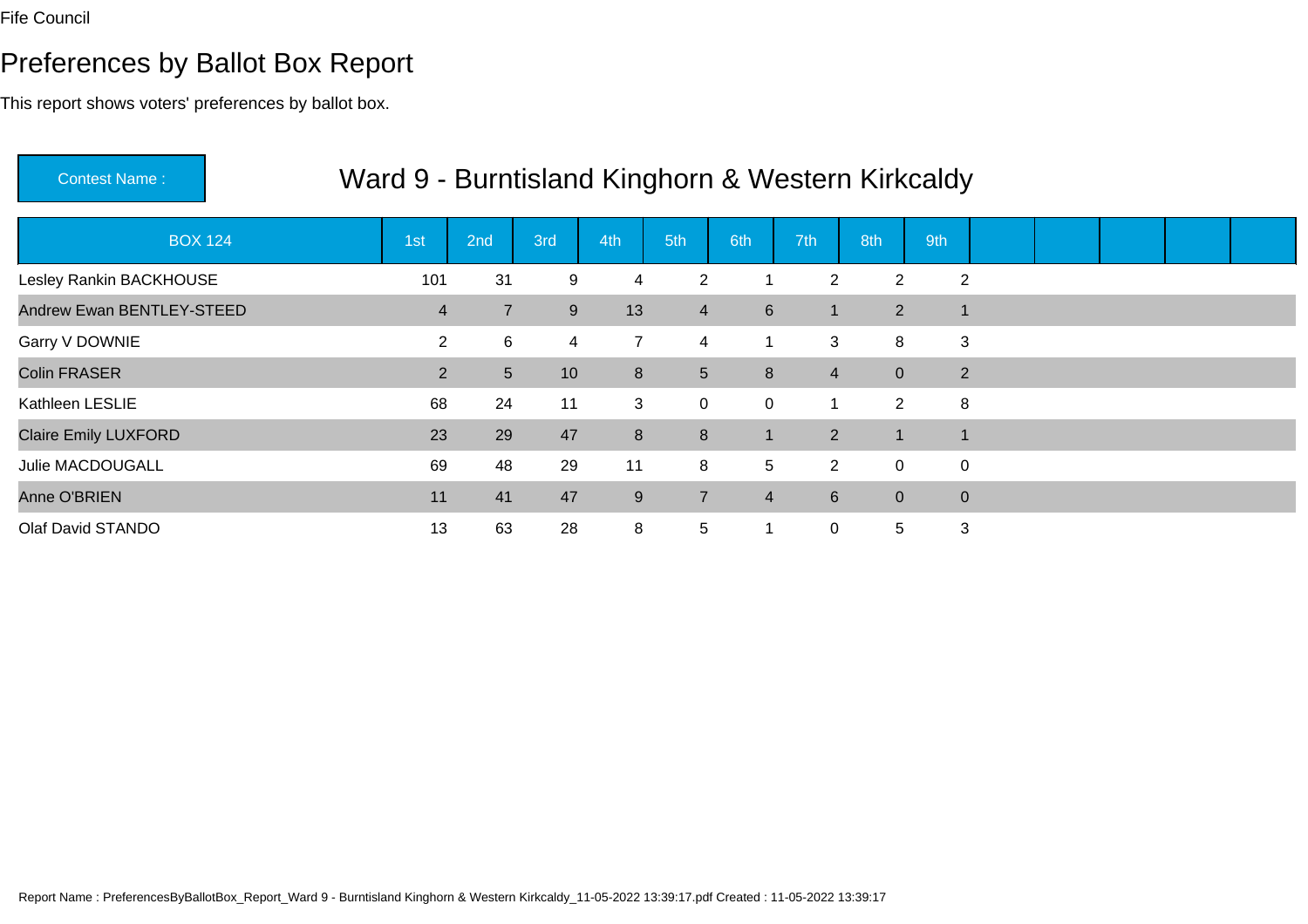# Preferences by Ballot Box Report

| <b>Contest Name:</b>        | Ward 9 - Burntisland Kinghorn & Western Kirkcaldy |                |                |                |                |                 |                 |                |     |                |  |  |
|-----------------------------|---------------------------------------------------|----------------|----------------|----------------|----------------|-----------------|-----------------|----------------|-----|----------------|--|--|
| BOX 125, 126, 121, 129      | 1st                                               | 2nd            | 3rd            | 4th            | 5th            | 6th             | 7th             | 8th            | 9th |                |  |  |
| Lesley Rankin BACKHOUSE     | 198                                               | 37             | 16             | $\overline{7}$ | 3              |                 |                 | $\overline{2}$ |     | 3              |  |  |
| Andrew Ewan BENTLEY-STEED   | $\mathbf{0}$                                      | 12             | 16             | 18             | 8              | $6\phantom{1}$  | 3               | $\overline{4}$ |     | $\pmb{0}$      |  |  |
| Garry V DOWNIE              | 3                                                 | $\overline{7}$ | $\overline{7}$ | $\overline{7}$ | 10             | $5\overline{)}$ | $\overline{7}$  | 5              |     | 6              |  |  |
| <b>Colin FRASER</b>         | $6\phantom{1}$                                    | 8              | 22             | 11             | $\overline{7}$ | $6\phantom{1}$  | $5\phantom{.0}$ | $\overline{4}$ |     | 2              |  |  |
| Kathleen LESLIE             | 92                                                | 41             | 26             | 9              | $\overline{4}$ | $\overline{2}$  | 1               | 6              | 17  |                |  |  |
| <b>Claire Emily LUXFORD</b> | 16                                                | 40             | 82             | 23             | 14             | 3               | 6               | $\overline{2}$ |     | 2              |  |  |
| <b>Julie MACDOUGALL</b>     | 158                                               | 70             | 45             | 17             | $\overline{4}$ | $\overline{7}$  | 6               | $\overline{7}$ |     |                |  |  |
| Anne O'BRIEN                | 24                                                | 69             | 67             | 16             | $\overline{7}$ | 10              | 9               | 3              |     | 2              |  |  |
| Olaf David STANDO           | 17                                                | 145            | 40             | 16             | $\sqrt{5}$     | 3               | 0               | 3              |     | $\overline{2}$ |  |  |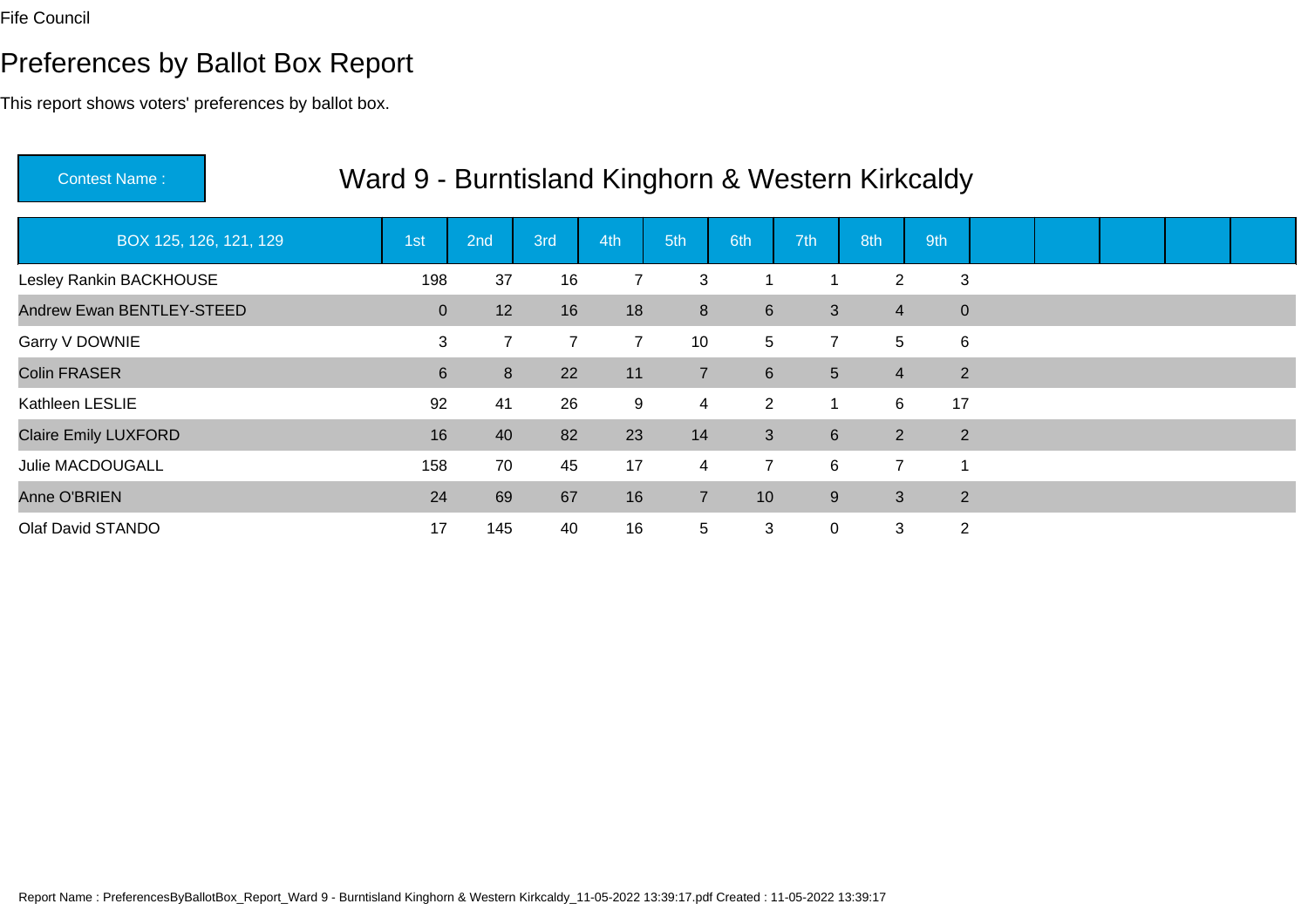# Preferences by Ballot Box Report

| <b>Contest Name:</b>        | Ward 9 - Burntisland Kinghorn & Western Kirkcaldy |                |                |                 |                |                |                 |                      |                |  |  |  |
|-----------------------------|---------------------------------------------------|----------------|----------------|-----------------|----------------|----------------|-----------------|----------------------|----------------|--|--|--|
| <b>BOX 127</b>              | 1st                                               | 2nd            | 3rd            | 4th             | 5th            | 6th            | 7 <sup>th</sup> | 8th                  | 9th            |  |  |  |
| Lesley Rankin BACKHOUSE     | 91                                                | 20             | $\overline{7}$ | 6               | $\overline{2}$ |                | $\overline{2}$  | 5                    | 0              |  |  |  |
| Andrew Ewan BENTLEY-STEED   |                                                   | 3              | 6 <sup>1</sup> | 17              | 8              | $\overline{2}$ | $\overline{4}$  | $\overline{2}$       | $\pmb{0}$      |  |  |  |
| Garry V DOWNIE              | 5                                                 | $\overline{7}$ | 6              | 9               | 3              | 3              | $\overline{2}$  | $6^{\circ}$          | $\overline{2}$ |  |  |  |
| <b>Colin FRASER</b>         |                                                   | 3              | 6 <sup>1</sup> | $6\overline{6}$ | $\overline{4}$ | $\overline{4}$ | 5 <sup>5</sup>  |                      | $\mathbf 0$    |  |  |  |
| Kathleen LESLIE             | 60                                                | 23             | 19             | $\overline{2}$  | $\mathbf 0$    | $\overline{2}$ | 0               | $\overline{2}$       | 8              |  |  |  |
| <b>Claire Emily LUXFORD</b> | 14                                                | 23             | 36             | 10 <sup>°</sup> | $\overline{4}$ | 2 <sup>1</sup> | $\mathbf 1$     | $\blacktriangledown$ | 1              |  |  |  |
| Julie MACDOUGALL            | 95                                                | 36             | 22             | 12              | 5              | 1              | 4               | $\overline{0}$       | 1              |  |  |  |
| Anne O'BRIEN                | 9                                                 | 51             | 40             | 8               | $6\phantom{1}$ | 8              | $\overline{2}$  | $\mathbf 1$          | $\mathbf 0$    |  |  |  |
| Olaf David STANDO           | 4                                                 | 66             | 22             | 4               | $\overline{2}$ |                | 0               | 1                    | 6              |  |  |  |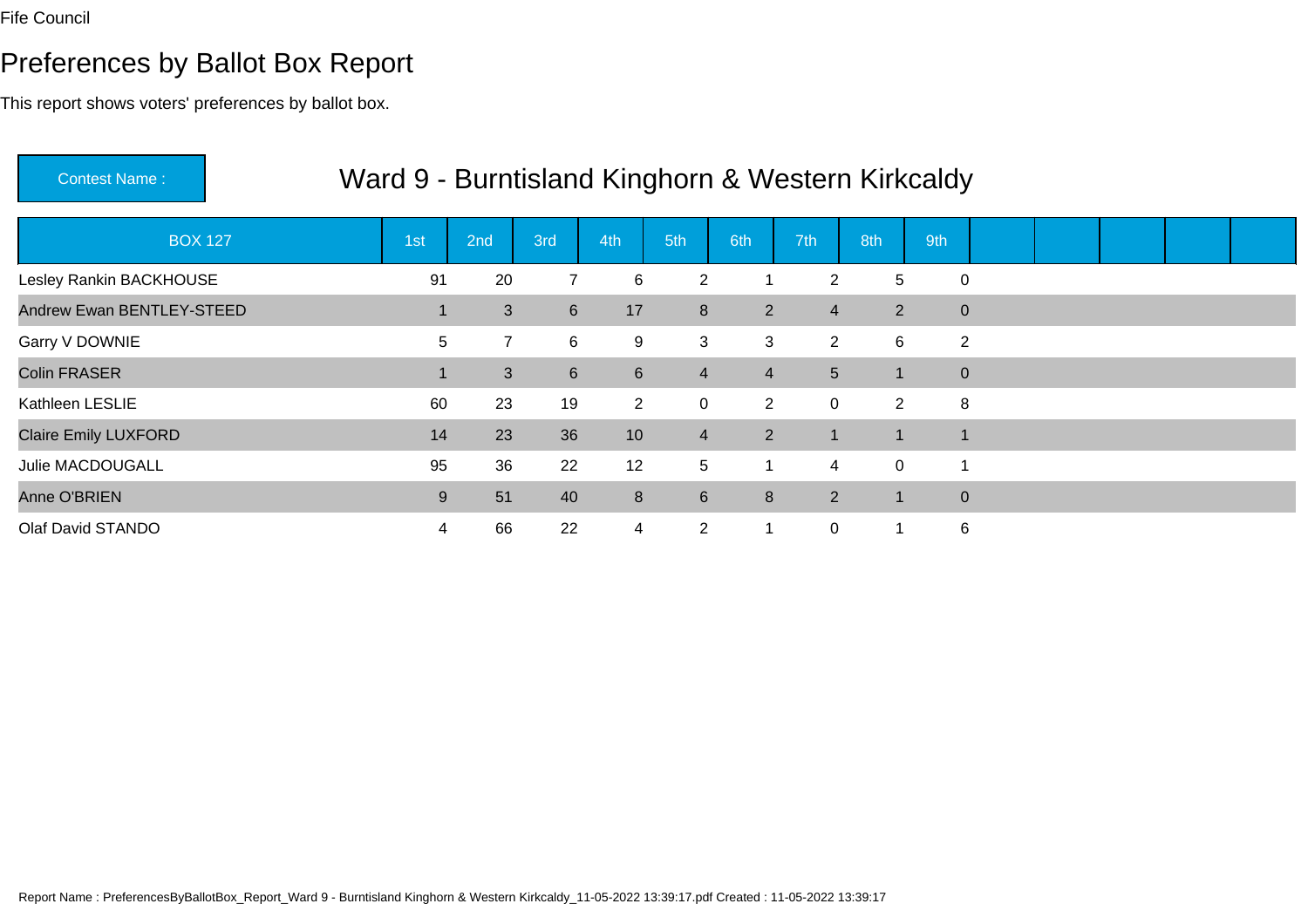# Preferences by Ballot Box Report

| <b>Contest Name:</b>        | Ward 9 - Burntisland Kinghorn & Western Kirkcaldy |                 |                 |                 |                 |                |                |                |                |  |  |  |
|-----------------------------|---------------------------------------------------|-----------------|-----------------|-----------------|-----------------|----------------|----------------|----------------|----------------|--|--|--|
| <b>BOX 128</b>              | 1st                                               | 2 <sub>nd</sub> | 3rd             | 4th             | 5th             | 6th            | 7th            | 8th            | 9th            |  |  |  |
| Lesley Rankin BACKHOUSE     | 66                                                | 11              | 10              |                 |                 |                |                | 3              | 1              |  |  |  |
| Andrew Ewan BENTLEY-STEED   |                                                   | 5               | 5 <sup>5</sup>  | 8               | $\overline{7}$  | $2^{\circ}$    | 3              | $\overline{2}$ | $\mathbf 0$    |  |  |  |
| Garry V DOWNIE              | 0                                                 | 3               | 5 <sup>5</sup>  | 6               | 3               | 9              | $\overline{2}$ | $\overline{1}$ | 3              |  |  |  |
| <b>Colin FRASER</b>         | 3                                                 | $\overline{7}$  | 10 <sup>°</sup> | $6\overline{6}$ | $6\phantom{1}$  | $\mathbf{1}$   | 1              | $\overline{2}$ | $\overline{1}$ |  |  |  |
| Kathleen LESLIE             | 72                                                | 19              | 17              | $\overline{2}$  | $\mathbf 0$     | 2              | 0              | $\overline{2}$ | $\overline{7}$ |  |  |  |
| <b>Claire Emily LUXFORD</b> | 9                                                 | 27              | 30              | 11              | $5\overline{)}$ | 3              | 3              |                | $\pmb{0}$      |  |  |  |
| Julie MACDOUGALL            | 97                                                | 53              | 24              | $\overline{7}$  | $\overline{2}$  | $\mathbf 0$    | 4              | 3              | $\mathbf 0$    |  |  |  |
| Anne O'BRIEN                | 15                                                | 37              | 48              | $\overline{7}$  | 9               | 1              | 3              | 3              | $\pmb{0}$      |  |  |  |
| Olaf David STANDO           | $\overline{2}$                                    | 52              | 11              | 5               | 3               | $\overline{2}$ | $\overline{2}$ | $\mathbf{0}$   | 2              |  |  |  |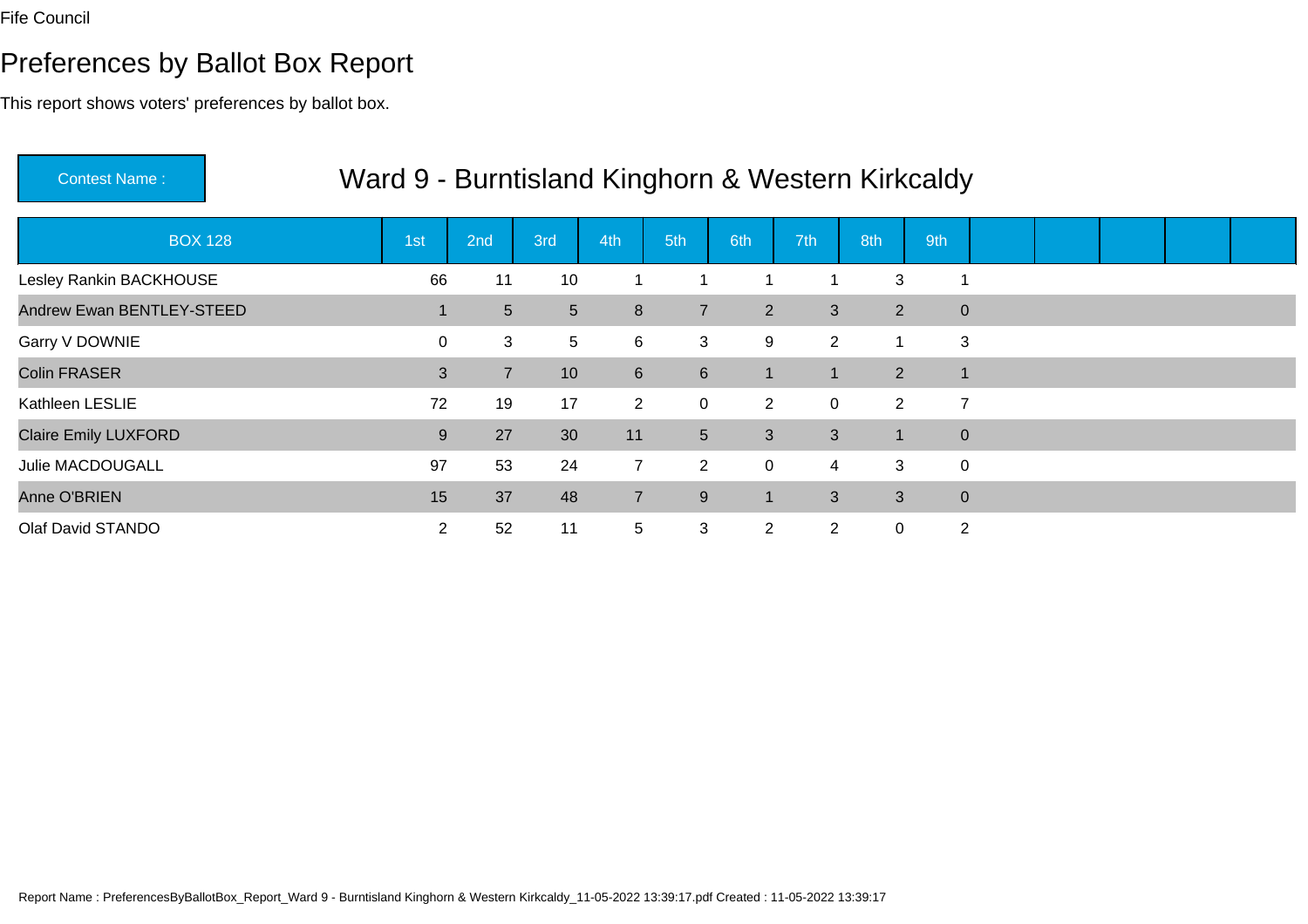# Preferences by Ballot Box Report

This report shows voters' preferences by ballot box.

| <b>Contest Name:</b>        |                 |                |     |                |                  |                  |                |                 | Ward 9 - Burntisland Kinghorn & Western Kirkcaldy |  |  |  |
|-----------------------------|-----------------|----------------|-----|----------------|------------------|------------------|----------------|-----------------|---------------------------------------------------|--|--|--|
| <b>PV009 058</b>            | 1st             | 2nd            | 3rd | 4th            | 5th              | 6th              | 7th            | 8th             | 9th                                               |  |  |  |
| Lesley Rankin BACKHOUSE     | 145             | 27             |     | 4              | 3                |                  | $\overline{2}$ | $\overline{2}$  | $\mathbf 0$                                       |  |  |  |
| Andrew Ewan BENTLEY-STEED   | $\overline{0}$  | 11             | 12  | $\overline{7}$ | 8                | $6 \overline{6}$ | 6              | $2^{\circ}$     | $\mathbf{1}$                                      |  |  |  |
| Garry V DOWNIE              | 3               | $\overline{7}$ | 17  | 6              | 6                | 4                | 4              | $5\overline{)}$ | 2                                                 |  |  |  |
| <b>Colin FRASER</b>         | 5               | 3              | 9   | 10             | $6 \overline{6}$ | $6\overline{6}$  | 3              | 6 <sup>1</sup>  | 2                                                 |  |  |  |
| Kathleen LESLIE             | 136             | 40             | 15  | $\mathbf 0$    |                  | $\mathbf 0$      |                | 3               | 15                                                |  |  |  |
| <b>Claire Emily LUXFORD</b> | 10 <sup>°</sup> | 29             | 63  | 15             | $6 \overline{6}$ | $2^{\circ}$      | 3              | $\overline{0}$  | $\mathbf{1}$                                      |  |  |  |
| Julie MACDOUGALL            | 142             | 78             | 54  | 4              | $\overline{7}$   | $\overline{4}$   | 3              | $\overline{4}$  | 0                                                 |  |  |  |
| Anne O'BRIEN                | 17              | 64             | 77  | 11             | $\overline{4}$   | $\overline{4}$   | 1              | $\overline{4}$  | $\mathbf{0}$                                      |  |  |  |
| Olaf David STANDO           | 12              | 110            | 17  | $\overline{4}$ | $\overline{2}$   | $\overline{2}$   | 3              | 0               | 3                                                 |  |  |  |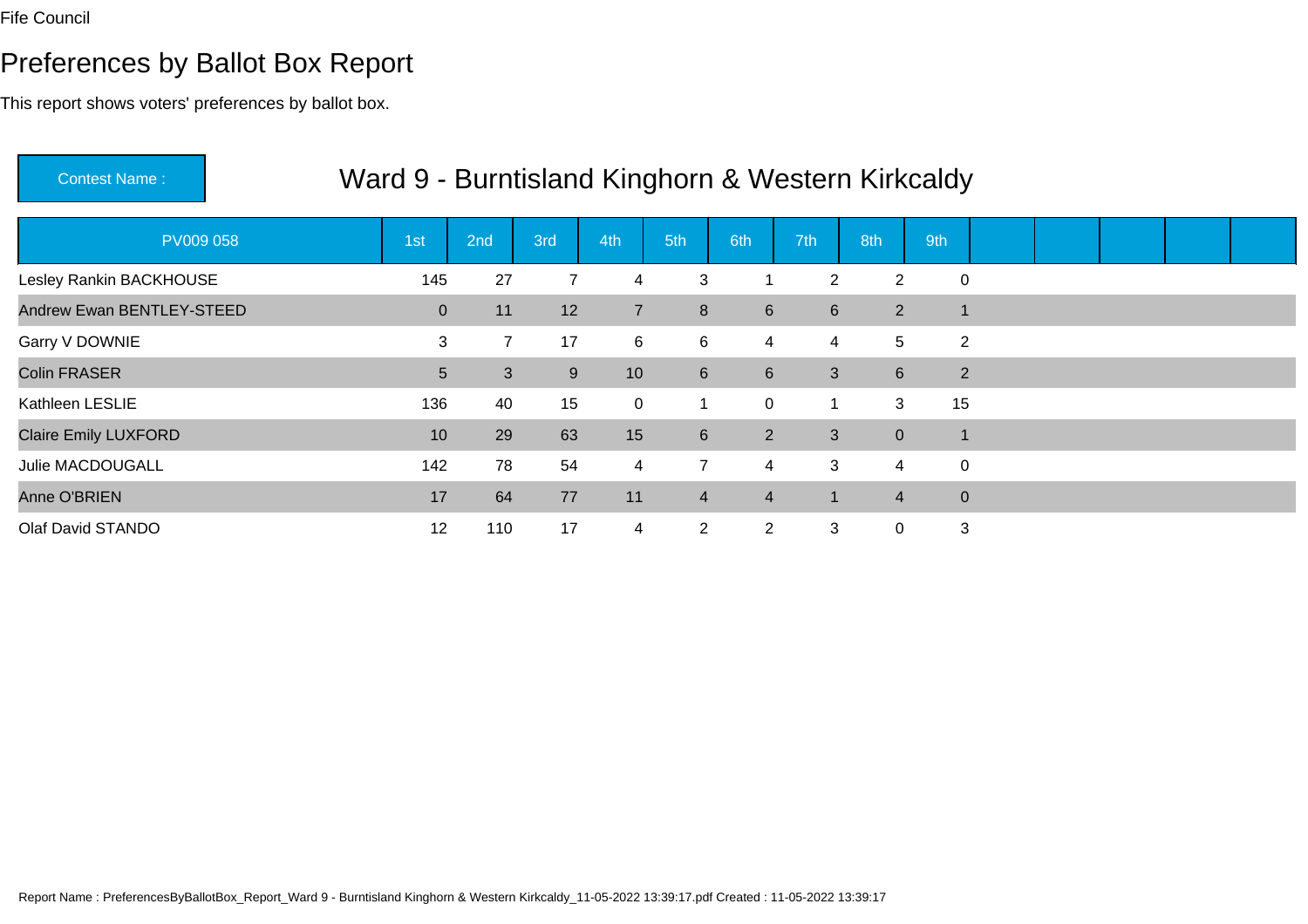# Preferences by Ballot Box Report

| Ward 9 - Burntisland Kinghorn & Western Kirkcaldy<br><b>Contest Name:</b> |                 |                |     |     |                |                |                |                |                |  |  |  |  |  |
|---------------------------------------------------------------------------|-----------------|----------------|-----|-----|----------------|----------------|----------------|----------------|----------------|--|--|--|--|--|
| PV009 059                                                                 | 1 <sub>st</sub> | 2nd            | 3rd | 4th | 5th            | 6th            | 7th            | 8th            | 9th            |  |  |  |  |  |
| Lesley Rankin BACKHOUSE                                                   | 128             | 65             | 13  | 4   | 4              | $\mathbf 0$    |                | 3              | 5              |  |  |  |  |  |
| Andrew Ewan BENTLEY-STEED                                                 | 2               | 8              | 12  | 8   | 14             | 8              | 10             | $\overline{4}$ | $\overline{2}$ |  |  |  |  |  |
| Garry V DOWNIE                                                            | $\overline{7}$  | 14             | 6   | 9   | $\overline{2}$ | 9              | 4              | 9              | 7              |  |  |  |  |  |
| <b>Colin FRASER</b>                                                       | $6\overline{6}$ | $\overline{2}$ | 19  | 8   | 11             | $\overline{4}$ | 6 <sup>1</sup> | 5 <sup>5</sup> | $5\phantom{.}$ |  |  |  |  |  |
| Kathleen LESLIE                                                           | 112             | 42             | 14  | 3   |                | $\overline{2}$ | 4              | 4              | 14             |  |  |  |  |  |
| <b>Claire Emily LUXFORD</b>                                               | 23              | 38             | 71  | 16  | 12             | $6\phantom{1}$ | $2^{\circ}$    |                | $\overline{2}$ |  |  |  |  |  |
| Julie MACDOUGALL                                                          | 162             | 66             | 48  | 6   | 6              | $\overline{7}$ | 4              | $\overline{4}$ | 0              |  |  |  |  |  |
| Anne O'BRIEN                                                              | 13              | 65             | 69  | 17  | 10             | 6              | $\overline{7}$ | 3              | $\mathbf 1$    |  |  |  |  |  |
| Olaf David STANDO                                                         | 38              | 83             | 24  | 13  | 4              | 3              | $\overline{2}$ | 6              | 3              |  |  |  |  |  |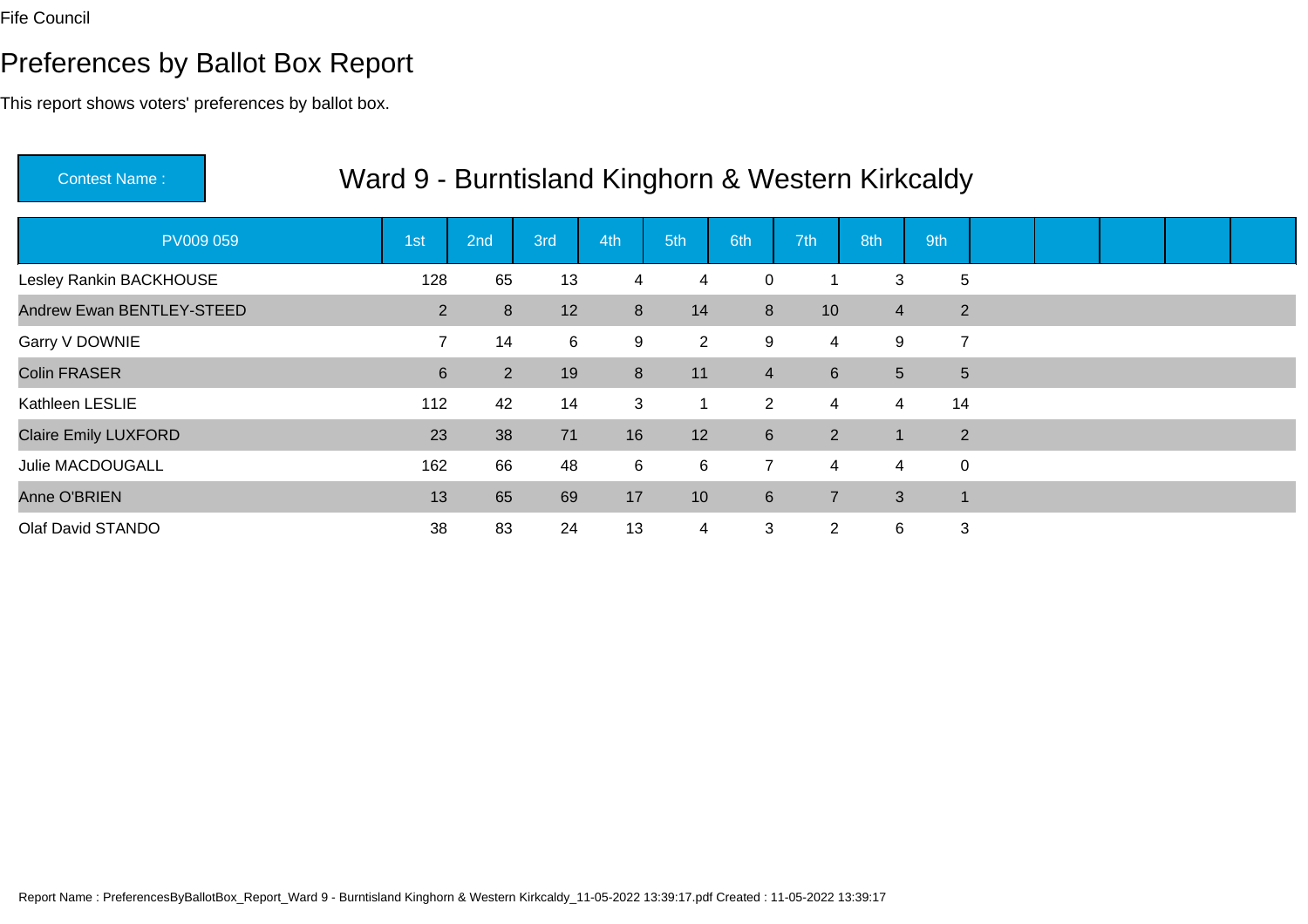# Preferences by Ballot Box Report

| Ward 9 - Burntisland Kinghorn & Western Kirkcaldy<br><b>Contest Name:</b> |  |                |     |     |                |                |                |                 |                |                |  |  |  |  |  |
|---------------------------------------------------------------------------|--|----------------|-----|-----|----------------|----------------|----------------|-----------------|----------------|----------------|--|--|--|--|--|
| PV009 060                                                                 |  | 1st            | 2nd | 3rd | 4th            | 5th            | 6th            | 7 <sup>th</sup> | 8th            | 9th            |  |  |  |  |  |
| Lesley Rankin BACKHOUSE                                                   |  | 112            | 51  | 22  |                | $\mathbf 0$    | $\mathbf 0$    | 0               | $\overline{2}$ | 0              |  |  |  |  |  |
| Andrew Ewan BENTLEY-STEED                                                 |  | 3              | 5   | 13  | 16             | 15             | 3              | 6               | $2^{\circ}$    | 2              |  |  |  |  |  |
| Garry V DOWNIE                                                            |  | $\overline{2}$ | 13  | 21  | 6              | 3              | 16             | 3               | 11             | $\overline{7}$ |  |  |  |  |  |
| <b>Colin FRASER</b>                                                       |  | $\overline{7}$ | 3   | 11  | 13             | 11             | $\mathbf{1}$   | $\overline{4}$  | $\overline{7}$ | 5 <sup>5</sup> |  |  |  |  |  |
| Kathleen LESLIE                                                           |  | 152            | 45  | 23  | $\overline{2}$ | $\overline{2}$ | $\overline{7}$ | $\overline{2}$  | 5              | 25             |  |  |  |  |  |
| <b>Claire Emily LUXFORD</b>                                               |  | 25             | 19  | 64  | 19             | $9\,$          | $\mathbf{3}$   | 3               | $\overline{0}$ | -1             |  |  |  |  |  |
| Julie MACDOUGALL                                                          |  | 149            | 72  | 36  | 11             | $\overline{2}$ | $\overline{7}$ | 12              | 8              | $\mathbf 0$    |  |  |  |  |  |
| Anne O'BRIEN                                                              |  | 29             | 86  | 63  | 10             | 9              | 8              | 13              | $\overline{7}$ | -1             |  |  |  |  |  |
| Olaf David STANDO                                                         |  | 26             | 92  | 22  | 8              | 4              | 1              | 1               | $\overline{0}$ |                |  |  |  |  |  |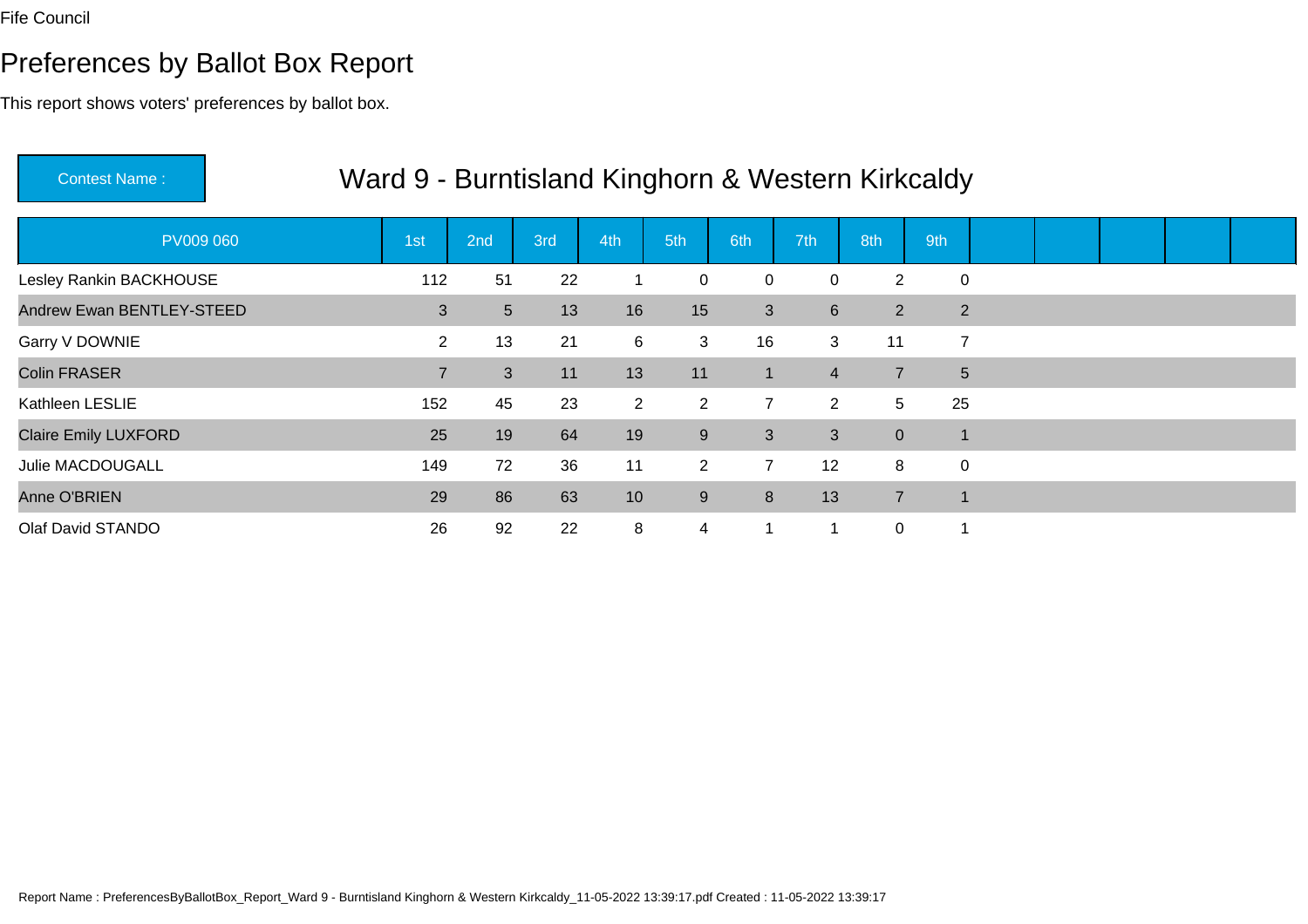# Preferences by Ballot Box Report

| <b>Contest Name:</b>            | Ward 9 - Burntisland Kinghorn & Western Kirkcaldy |                |     |     |     |                |                 |                |                |  |  |  |  |  |  |
|---------------------------------|---------------------------------------------------|----------------|-----|-----|-----|----------------|-----------------|----------------|----------------|--|--|--|--|--|--|
| PV009 061, PV009 063, PV009 064 | 1st                                               | 2nd            | 3rd | 4th | 5th | 6th            | 7 <sup>th</sup> | 8th            | 9th            |  |  |  |  |  |  |
| Lesley Rankin BACKHOUSE         | 139                                               | 48             | 21  | 3   |     | $\overline{2}$ | 4               | 8              | $\mathbf 0$    |  |  |  |  |  |  |
| Andrew Ewan BENTLEY-STEED       | $\overline{2}$                                    | 14             | 15  | 19  | 13  | 11             | 6               |                | 3              |  |  |  |  |  |  |
| Garry V DOWNIE                  | 5                                                 | 14             | 21  | 12  | 11  | 3              | $\overline{7}$  | 11             | 10             |  |  |  |  |  |  |
| <b>Colin FRASER</b>             | $6\phantom{1}$                                    | $\overline{7}$ | 11  | 12  | 11  | 11             | 8               | 3              | 5              |  |  |  |  |  |  |
| Kathleen LESLIE                 | 146                                               | 39             | 25  | 3   | 4   | $\overline{2}$ | 1               | 10             | 20             |  |  |  |  |  |  |
| <b>Claire Emily LUXFORD</b>     | 22                                                | 42             | 75  | 21  | 15  | $6\phantom{1}$ | 3               | 3              | $\overline{2}$ |  |  |  |  |  |  |
| <b>Julie MACDOUGALL</b>         | 163                                               | 85             | 50  | 18  | 5   | 16             | 5               | 4              |                |  |  |  |  |  |  |
| Anne O'BRIEN                    | 22                                                | 87             | 85  | 9   | 10  | 6              | 15              | 5 <sup>5</sup> |                |  |  |  |  |  |  |
| Olaf David STANDO               | 35                                                | 99             | 30  | 15  | 3   | 1              | 4               | 3              | 4              |  |  |  |  |  |  |